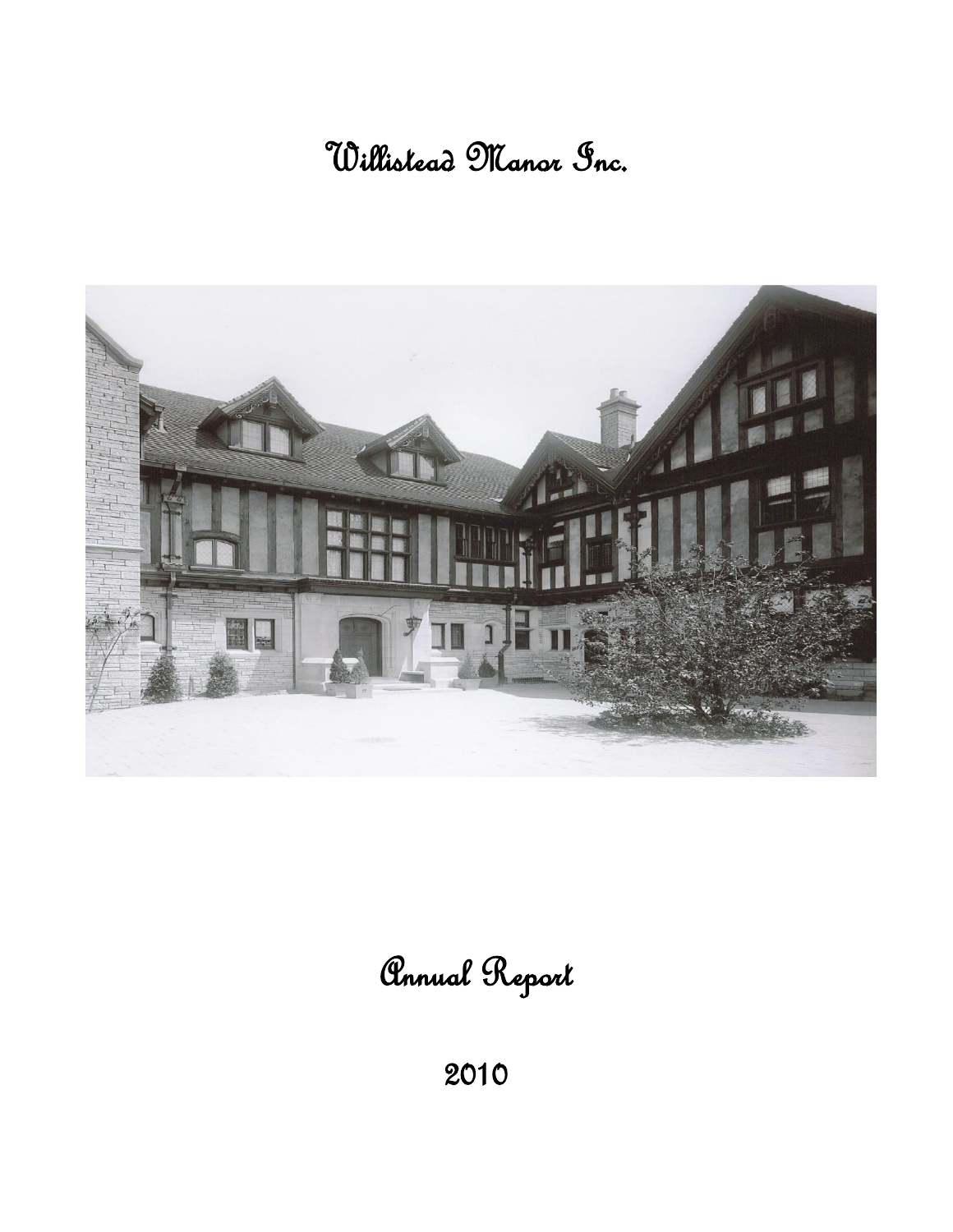*Willistead Manor Inc. Annual Report 2010*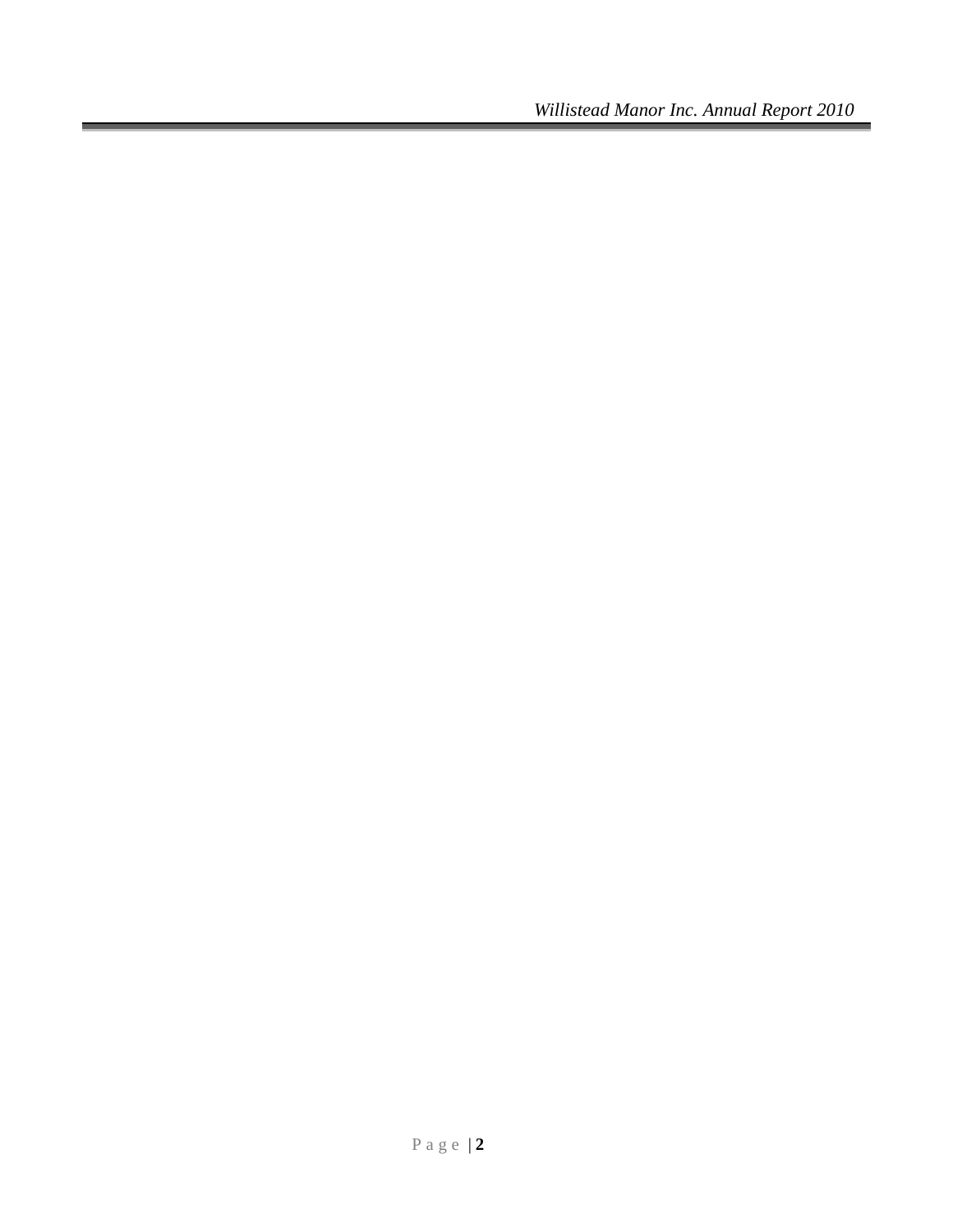

# The Corporation of the City of Windsor and the Board of Directors Willistead Manor Inc.

[www.willistead.ca](http://www.willistead.ca/) [www.citywindsor.ca](http://www.citywindsor.ca/)

Produced by The Council Services Department April, 2011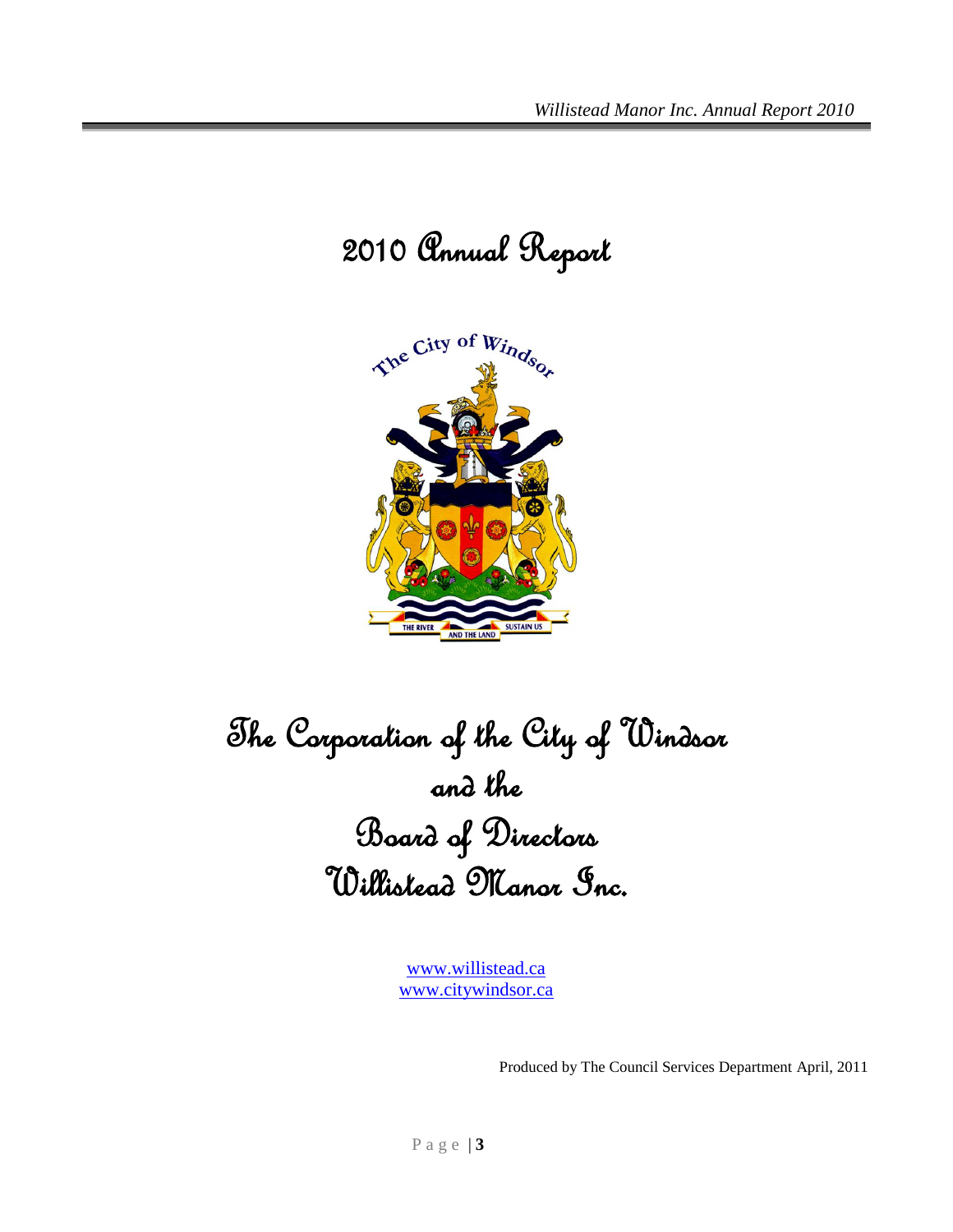*Willistead Manor Inc. Annual Report 2010*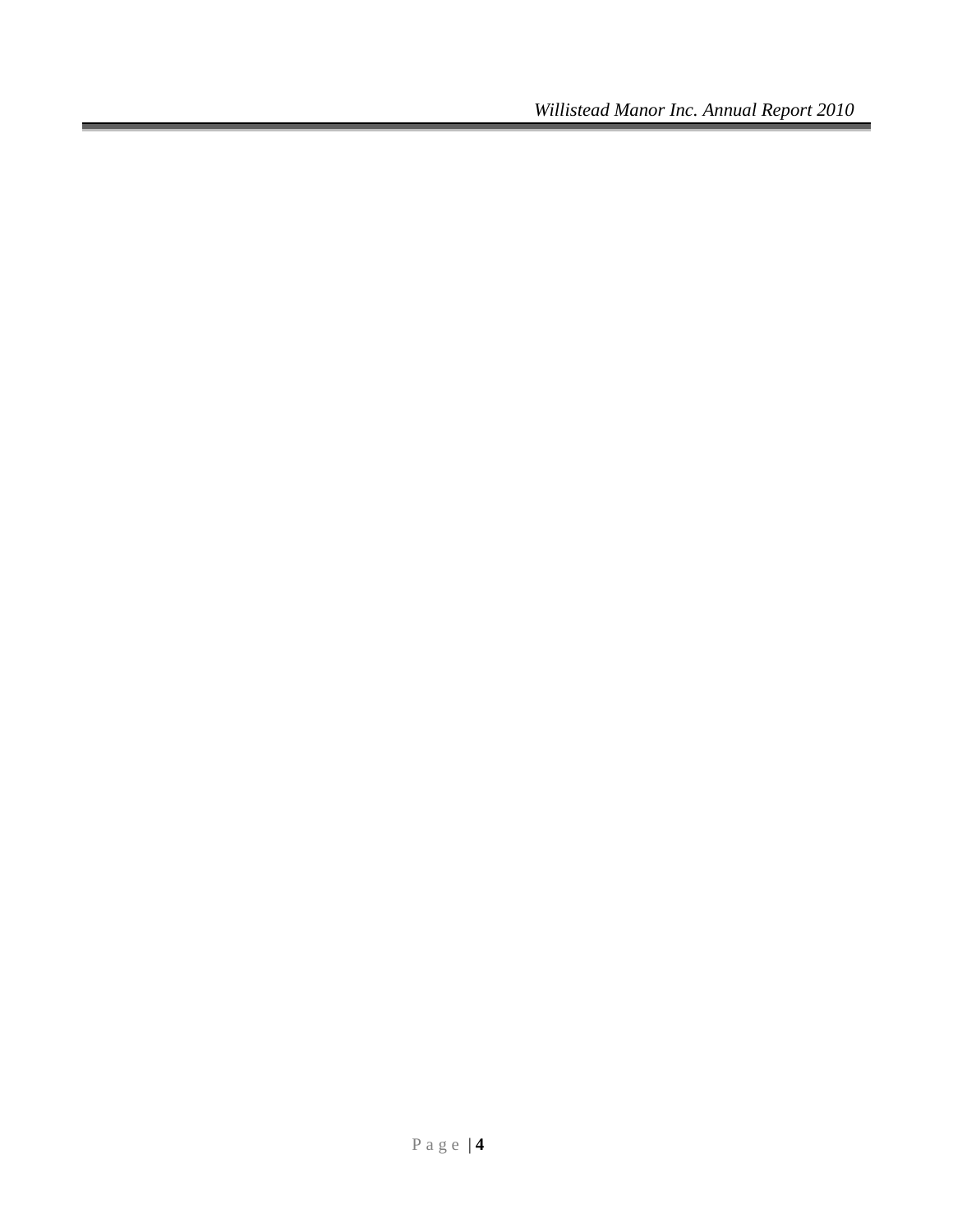To His Worship the Mayor and Members of Council

This is the Willistead Manor Inc. Annual Report to City Council on the affairs and operations of the Corporation for the calendar year 2010.

The Willistead Manor Inc. Board of Directors act in a policy advisory capacity to City Council on the operation of Willistead Manor Inc.; however, the ongoing management of the facility is under the direction of the Office of the Community Development and Health Commissioner. A full report of the activities in the facility may be obtained from that Service Area.

Introduction and Background

The City of Windsor Act, 1981 established a Corporation without share capital under the name of Willistead Manor Inc., with the objective to receive, maintain, manage, control and use donations for charitable purposes for the rehabilitation of Willistead Manor Inc. For the purpose of attaining its objects, the Corporation, Willistead Manor Inc. has the power to accept and hold any real or personal property granted, donated, devised, bequeathed or otherwise conveyed to it and to convert any such property into money and further to advise City Council respecting the following:

- 1. The operation of Willistead Manor Inc.;
- 2. The development and maintenance of the grounds of "Willistead Park";
- 3. The promotion and development of Willistead Manor Inc. as a centre for amusement, entertainment and exhibitions;
- 4. The promotion of meetings, receptions and displays in Willistead Manor;
- 5. The promotion of educational or cultural activities in Willistead Manor;
- 6. The promotion of the performing arts, including musical and artistic work, in Willistead Manor.

Pursuant to Section 12 of By-law Number 1 of the Corporation, enacted October 29, 1981, the Board of Directors shall, once annually, hold a meeting at which will be approved for submission to City Council, a review of the affairs and operations of the Corporation for the year immediately preceding and a financial statement which contains a profit and loss statement and a balance sheet for the year. This report is submitted in accordance with By-law Number 1.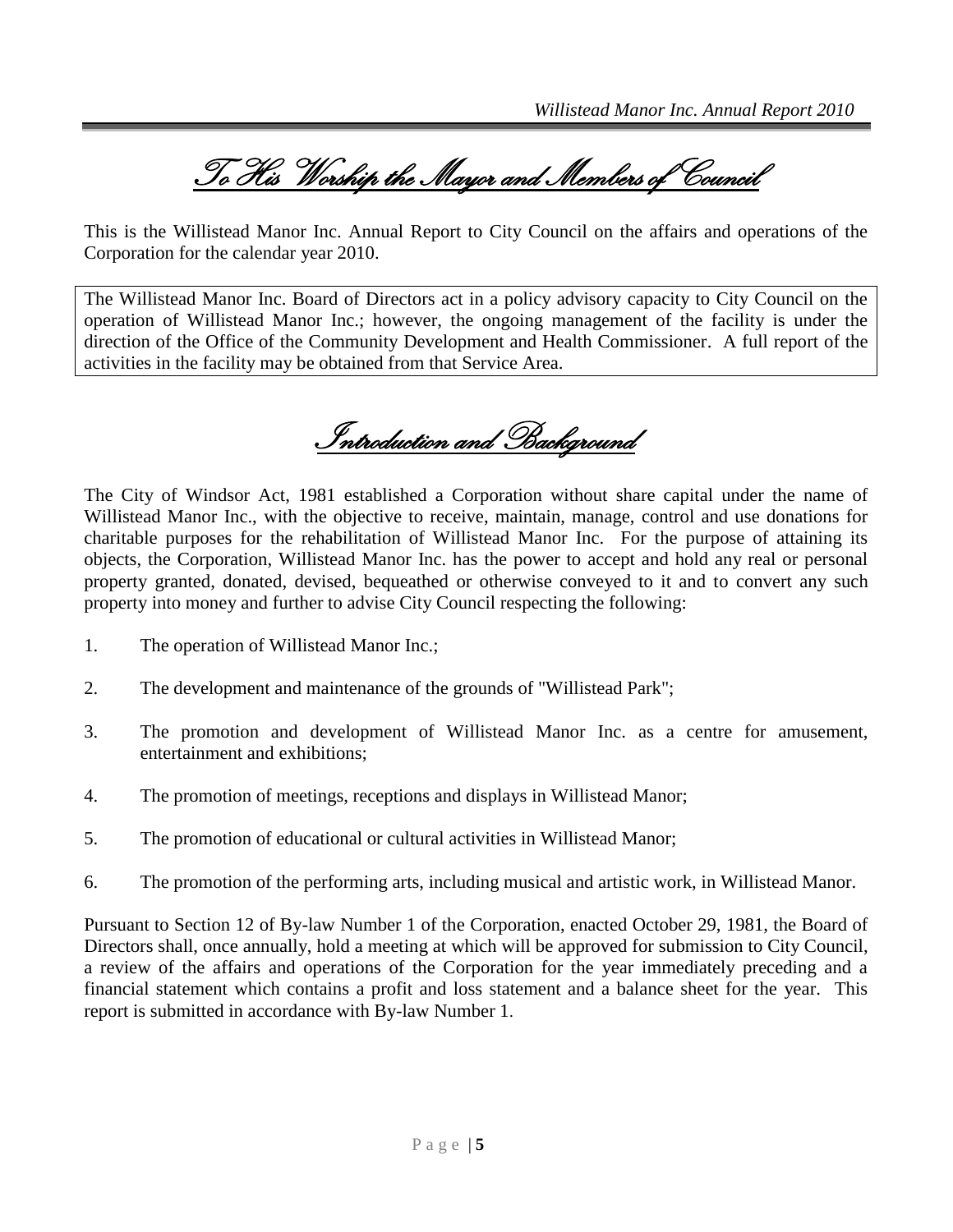Directorate

| <b>Term Expiring August 17, 2011</b>                         | <b>Term Expiring August 17, 2012</b> |  |
|--------------------------------------------------------------|--------------------------------------|--|
| Mary Jane Dettinger                                          | Art Jahns                            |  |
| Stephen Marshall                                             | James C. Evans                       |  |
| <b>Colleen Gaudette</b>                                      | William T. Wilkinson                 |  |
| Louise Brown                                                 | Elizabeth Craig                      |  |
| Robin Easterbrook                                            | <b>Robert Gauthier</b>               |  |
| David Langstone                                              | Walt McCall                          |  |
| Thea Tiepkema                                                |                                      |  |
| <b>Councillor Fulvio Valentinis</b>                          |                                      |  |
| <b>Betty Clinansmith, President, (Friends of Willistead)</b> |                                      |  |

<u>Officers</u>

In accordance with Section 6 of By-law Number 1, of the Corporation, the Board at its first meeting following City Council's appointment of Directors, elected the following Officers:

20010/2011

Chairperson— Stephen Marshall Vice-Chair— Treasurer—Louise Brown Secretary—Art Jahns Past Chairperson—James C. Evans

Committee Structure

The Board functions with an active Committee structure comprising the following sub-committees that reports through the Board:

- Acquisitions Committee  $\bullet$
- Fundraising Committee
- Community Relations & Promotions Committee
- Classic Car Show Committee
- Education Committee
- Historical Committee $\bullet$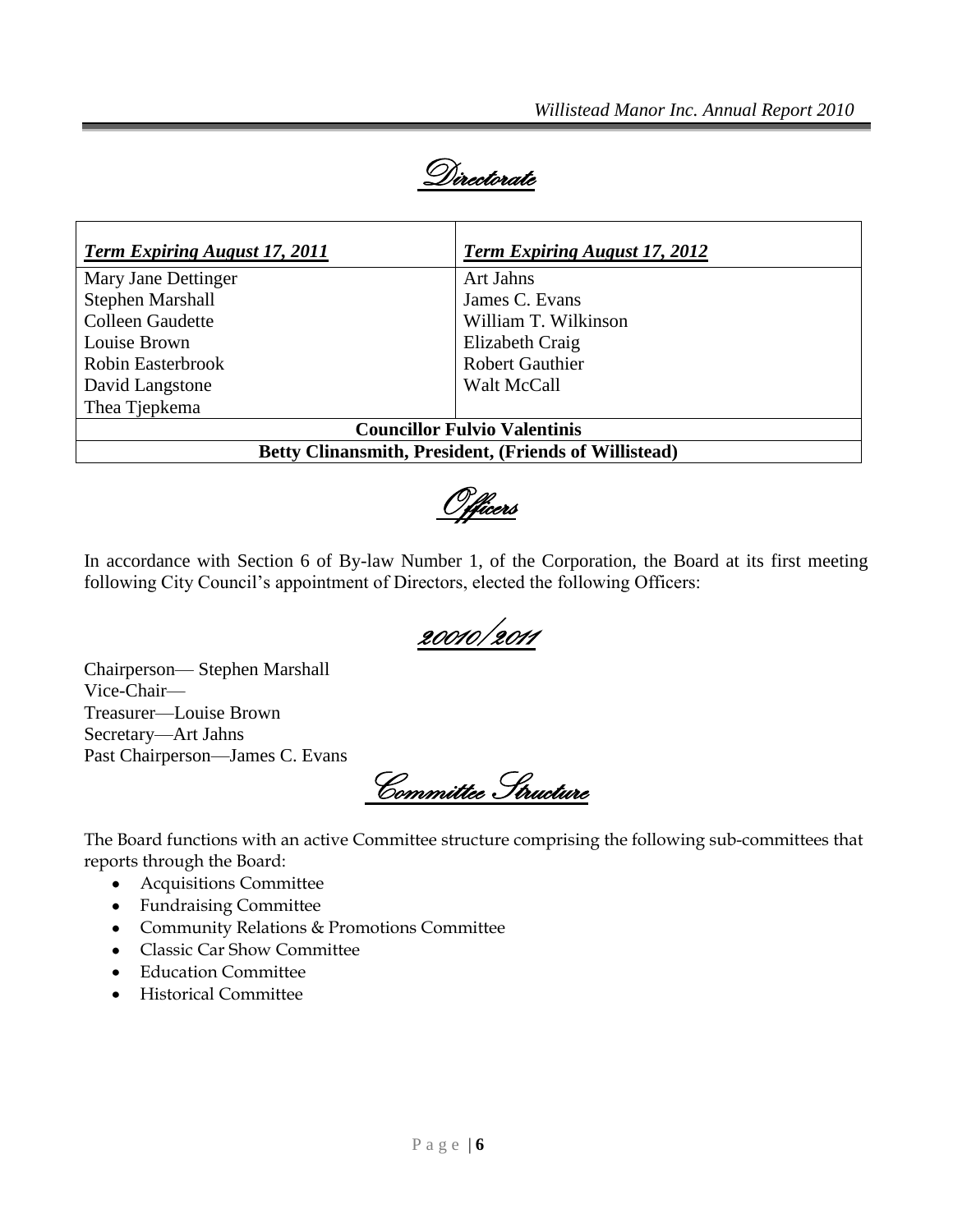<u>Manor Club</u>

The Manor Club Fundraising program was approved by City Council during 1982, and revised in 1983, as an effective vehicle for persons and corporations to donate money for the continuing restoration and refurbishing of Willistead Manor Inc.

In 2010 the Manor Club received donations totalling over \$ 4,700.00

The following classifications of membership were established:

| <b>Charter Life Members:</b>         | original members whose donations exceeded \$1,000.00<br>prior to December 31, 1982                         |  |
|--------------------------------------|------------------------------------------------------------------------------------------------------------|--|
| <b>Charter Corporate Members:</b>    | original corporations whose donations exceeded \$1,000.00<br>prior to December 31, 1982                    |  |
| <b>Life Members:</b>                 | donors who have completed their $$1,000.00$<br>since<br>December 31, 1982                                  |  |
| <b>Corporate Members:</b>            | corporations who have completed their \$1,000.00 since<br>December 31, 1982                                |  |
| <b>Sustaining Members:</b>           | donors of less than $$1,000.00$ whose donations, when they<br>reach \$1,000.00 will make them life members |  |
| <b>Sustaining Corporate Members:</b> | corporate donors of less than \$1,000.00 whose donations,<br>when they reach $$1,000.00$                   |  |

The membership list is currently being updated and maintained by board member David Langstone. We appreciate his dedication and attention to this project.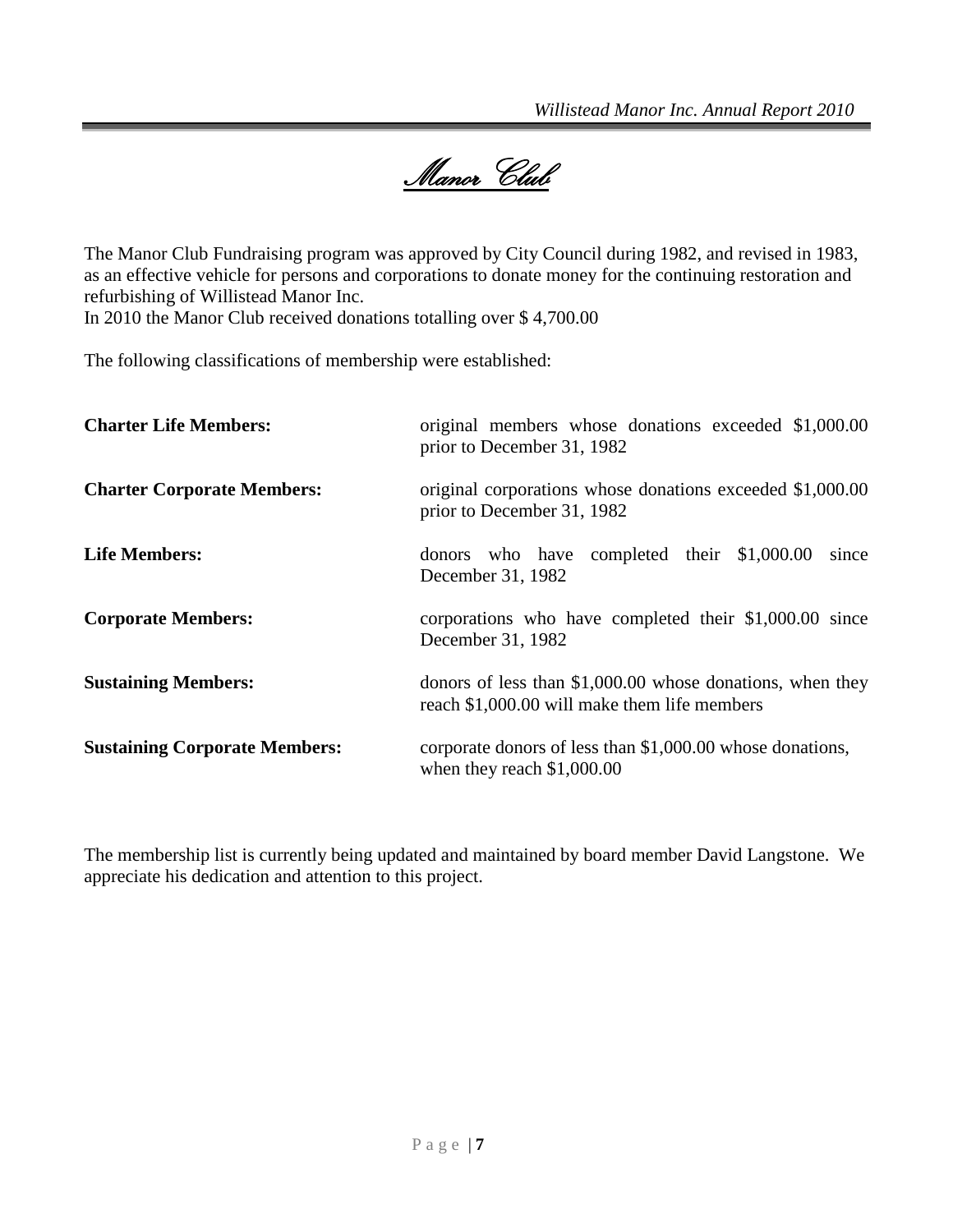Report of the Board Chair

The Willistead Manor Board of Directors Inc. is an active participant with the management resources of the City of Windsor's Office of the Community Development and Health Commissioner, which maintains Willistead's grounds, gardens, and all the buildings and furnishings.

Willistead Manor Inc. is the Crown Jewel of Olde Walkerville and it continues to operate and offers gracious accommodations for weddings, receptions, meetings and other special events.

The Rotary Club of Windsor (1918) 2010 Art in the Park event which took place June  $5<sup>th</sup>$  and  $6<sup>th</sup>$  was well attended on Saturday, but unfortunately due to the heavy rainfall that hit the Windsor area the Park was flooded for the Sunday portion of the event and as a result was cancelled for that day. The inclement weather which affected much of the Windsor Essex County area on that weekend has affected the fundraising efforts of the Rotary Club of Windsor (1918). The total donation provided this year was \$21,984.00. We applaud the continued efforts of the Rotary Club of Windsor (1918) for their many years of continuous support and we look forward to working with Rotary and Art in the Park at Willistead Park for many more years.

The Windsor-Essex County Real Estate Board continues to provide financial support to the Manor. This year, they presented a \$3,000.00 donation to Willistead Manor Inc. The Board of Directors sincerely thanks the Real Estate Board for their on-going support and confidence in the Manor's historic presence in our community and Essex County.

The Friends of Willistead are a very busy group of over sixty volunteers who continue, year-after-year to support the Manor with holiday Christmas decorations, docent services and various community events.

The local Questers chapter has donated a generous amount of \$500.00 this year which continues to be much appreciated by the Board. We are very grateful to this group of dedicated individuals who continue to assist us with their incredible donations year after year.

A special thank-you to the acquisitions team who have put in countless hours to enhance the manor and it's furnishings to their original level.

The acquisitions committee has been very busy this year completing new and ongoing projects in the Manor. The window coverings in the North and East Galleries were a welcome addition and bring an added unique quality to the room. The items recently donated including the remarkable armoire, authentic carpets, as well as the fine piano, and numerous other quality items, have continued to make the ongoing restoration/enhancement efforts in the Manor closer to becoming a reality. The dedication of the acquisitions committee allows us to maintain the high-level of historical quality and community value that Willistead Manor Inc. represents.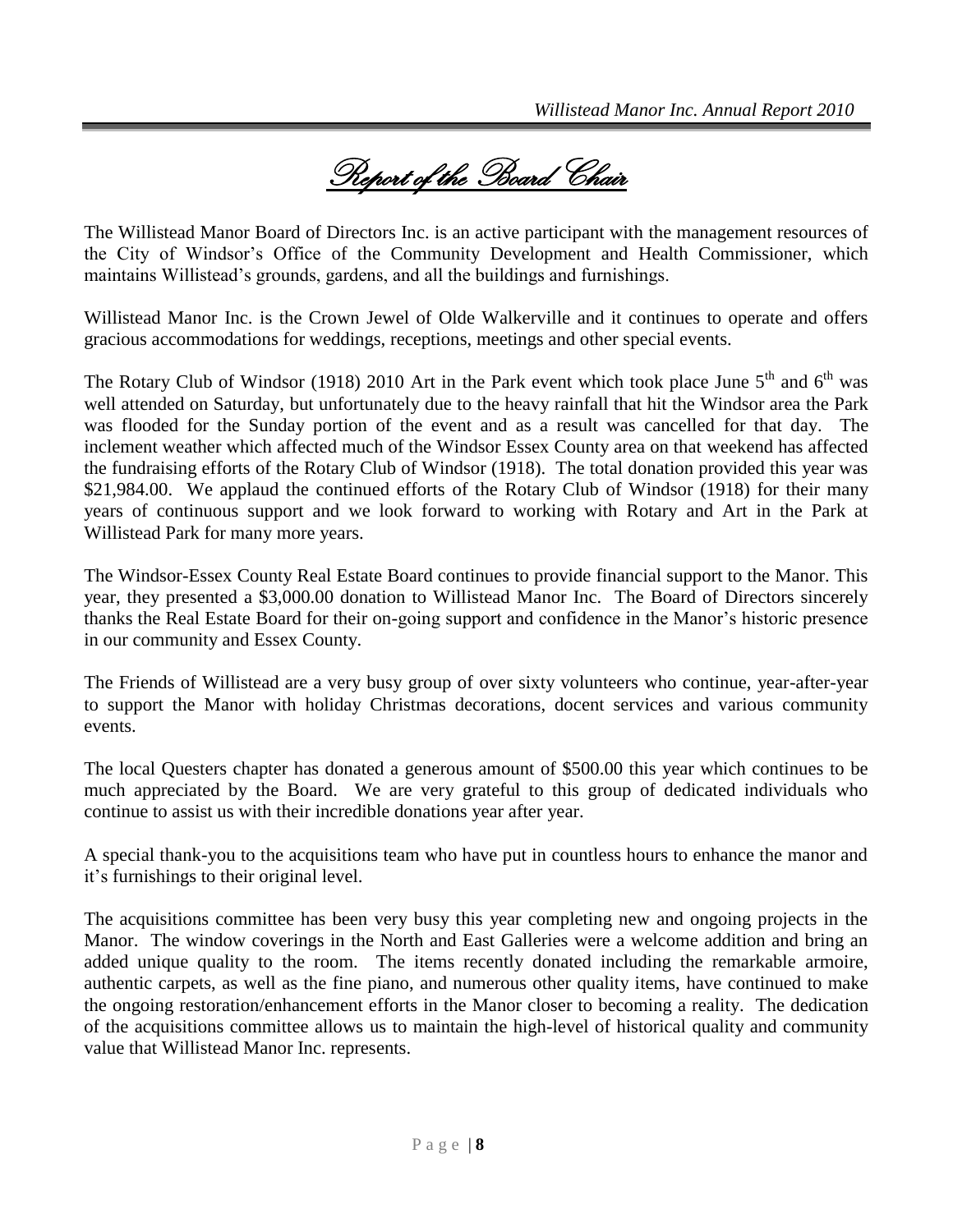The Board also wishes to extend thanks to the Windsor Design Association, the teachers and students from the St. Clair College of Applied Arts and Technology Design Department and the Friends of Willistead. These very talented groups came together once again to decorate and present the Manor in the true Holiday Tradition. The exhibition of the Holiday Trees was well attended by numerous visitors.

As your Chair I would like to thank the entire Board of Directors for their continued support, their cooperation and tireless effort. Together, we can succeed to preserve the historic Willistead Manor Inc.

The Board of Directors and the Chair also wish to thank the following people from the City of Windsor for their investment and support.

Ronna Warsh—Community Development and Health Commissioner Jan Wilson—Executive Director of Recreation and Culture Don Sadler – Executive Director of Parks, Facility Management Pam LaBute – Manager of Community Facilities & Business Development Sharon Garrett – Facility Person Sarah St. John – Facility Person Joseph Mancina – Deputy Treasurer, Financial Accounting Gary Cian – Manager of Policy, Gaming and Licensing/Deputy Licence Commissioner Steve Vlachodimos – Deputy City Clerk & Senior Manager of Council Services Anna Ciacelli – Council Assistant, Council Services Robert Barlozzari – Council Assistant, Council Services Earl & Bonnie Reid – Resident Custodians

Respectfully submitted,

Stephen Marshall

Stephen Marshall Chair, Willistead Manor Inc. Board of Directors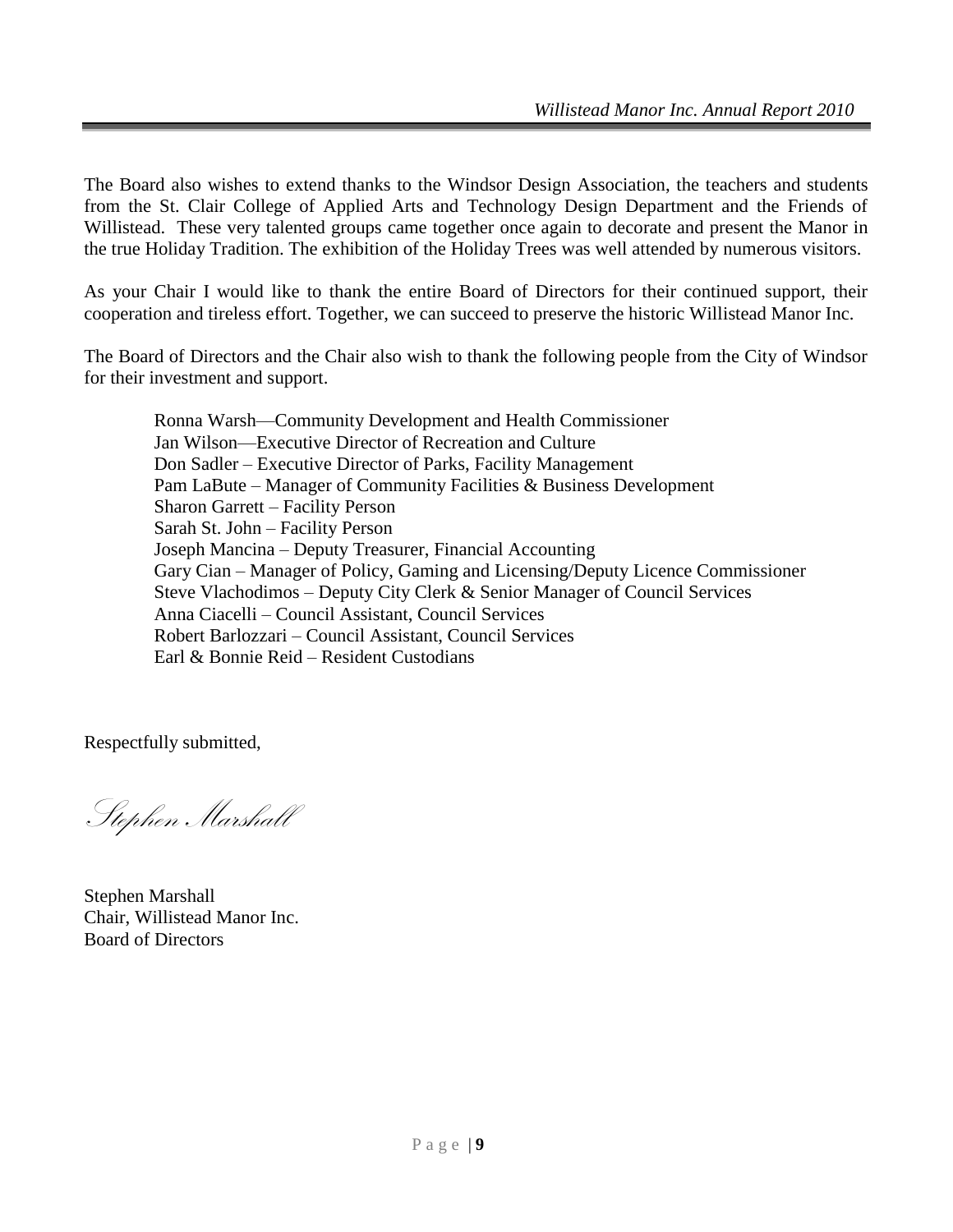Acquisitions Committee

Meetings were held with the acquisitions committee to research and finalize, existing and new projects. Our main focus, this year were the window treatments for the North and East Galleries.

In the North Gallery, we chose a rich teal/bronze damask fabric for the upholstered valances and side panels. The valances will have a banded trim applied to enhance its form. We will use tasseled tiebacks to hold back the drapes. All of these elements are in keeping with the period of the manor. The committee chose a blue-green crewel fabric for the East Gallery window treatment. Its design consists of a fabric covered rod with attached side panels at the bar area, and an upholstered valance and side panels for the large window. This will give a warm, finished effect for this unique reception space.

The armoire in Mrs. Walker's dressing room had its interior covered in a pale coral textured fabric. It is a perfect piece of furniture to display period clothing.

Willistead Manor was fortunate to receive a donation of a fine piano from the Sanborn family. We placed it in the dressing room. It is a very graceful design, and a perfect fit for this feminine space.

The Manor has also received a generous donation of a number of items from Mrs. Procter. These include a three drawer chest, placed in the administration entrance area; a delicate tea table, placed in the dressing room, and many china and glass objects. Many compliments have been received by the addition of these items.

The Committee hung a Persian carpet on the wall of the vestibule leading to the hidden staircase on the first floor. This is a good example of the use of something that had been in storage. We hope to continue this practice where feasible. This hallway now has a very unique wall treatment. We have received many accolades on its placement.

In closing, I would like to bring attention to the fact that we have been conservative in our spending for 2010, as a direct reflection of the current economic climate. We feel it is the fiscally responsible thing to do. We will, however, move forward with projects in 2011.

Respectfully Submitted,

Robert Gauthier

Robert Gauthier, ARIDO IDC Chair—Acquisitions Committee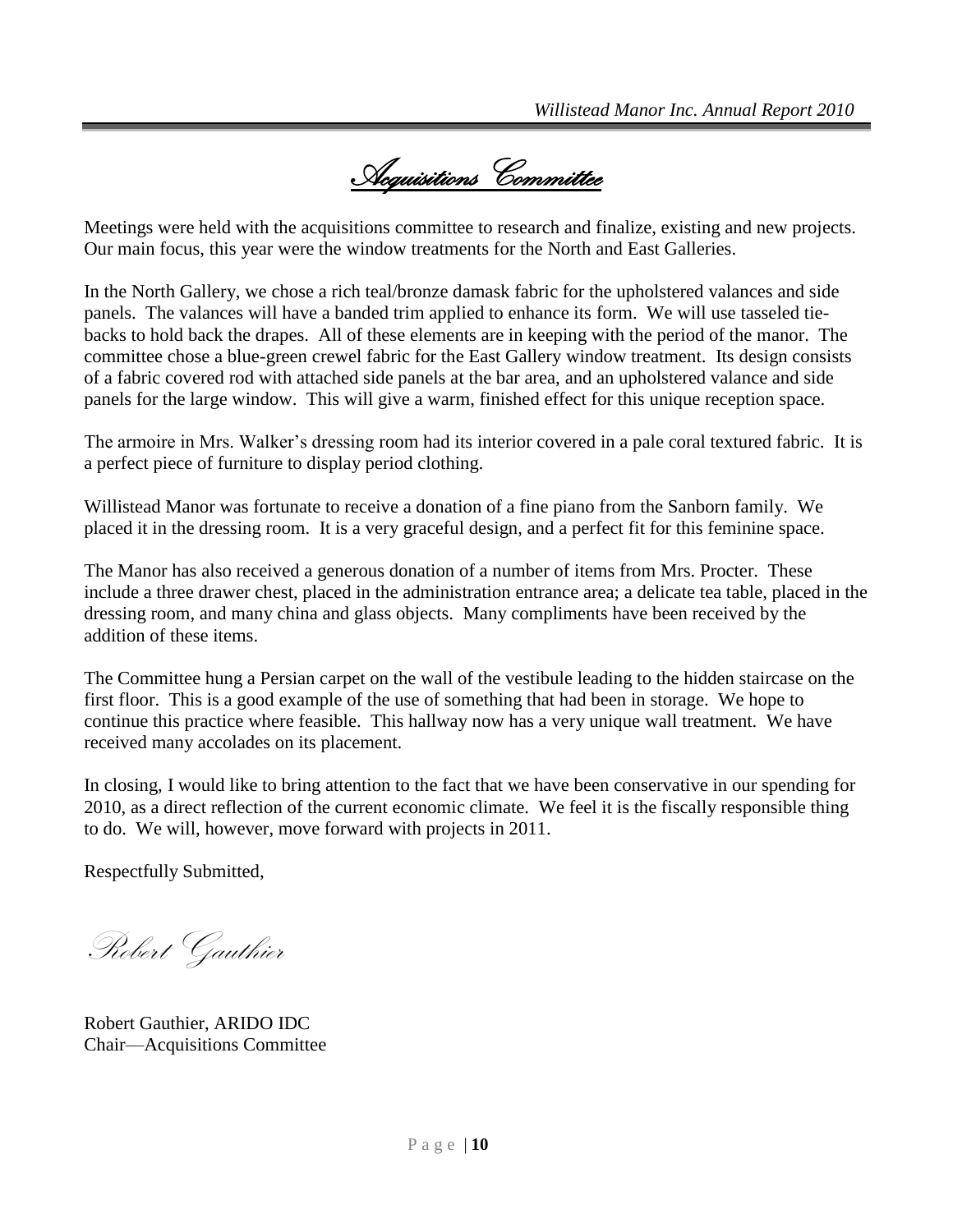Fundraising Committee Report

The culmination of Willistead Manor's annual fund-raising activities takes place – not in the warm summer sunshine when the Manor's grounds are arguably at their glorious best – but at our annual Mayor's Reception held early in the New Year.

One by one, a procession of individuals come to the podium to announce, with obvious pride, their group's contributions to Willistead for the previous year. All donations are received with great appreciation and enthusiasm. The hearty round of applause that greets each makes it all worthwhile.

Our highest-profile donor for many years, the International Rotary club of Windsor (1918) raised \$21, 985.00 last year through their annual Art in the Park weekend in June. Although they had to deal with many hardships including the most inclement weather this area has had in sometime, the park's most successful and eagerly anticipated annual event, Art in the Park lasted only one day this year. This wonderful event has raised well over one million dollars for Willistead since the Rotary Club staged its first such arts and crafts event in the park more than three decades ago, in 1978. The 2011 edition of Art in the Park is scheduled for June  $4<sup>th</sup>$  and  $5<sup>th</sup>$ .

Another reliable donor, the Essex County Real Estate Board "came through" once more, with a muchappreciated donation of \$3000.00

The Friends of Willistead continue to be active fund raisers for the Manor and their efforts are much appreciated.

Again in 2010, we sent a direct mailing to members of the Willistead Manor club, which generated over \$4700.00 in welcome donations.

Executive Class Catering contributed an extremely generous \$25,243.21 with a successful fundraising dinner which was held in May at the Manor, a special thanks to all involved in this worthwhile event.

Willistead Manor also continues to enthusiastically promote its popular Holiday Open House tours, with beautiful, artistically themed Christmas trees displayed throughout the Manor.

As in previous years, the Willistead Manor Fundraising committee actively continues to pursue other sources of revenue and third-party groups who wish to assist with financial support for the Manor. Our clear objective remains to raise funds for the purpose of operating, maintaining, furnishing and renovating Windsor's architectural Crown Jewel. We look forward to many new, exciting, and rewarding fundraising opportunities in the future as we continue our path toward beautification and preservation of this important historic site.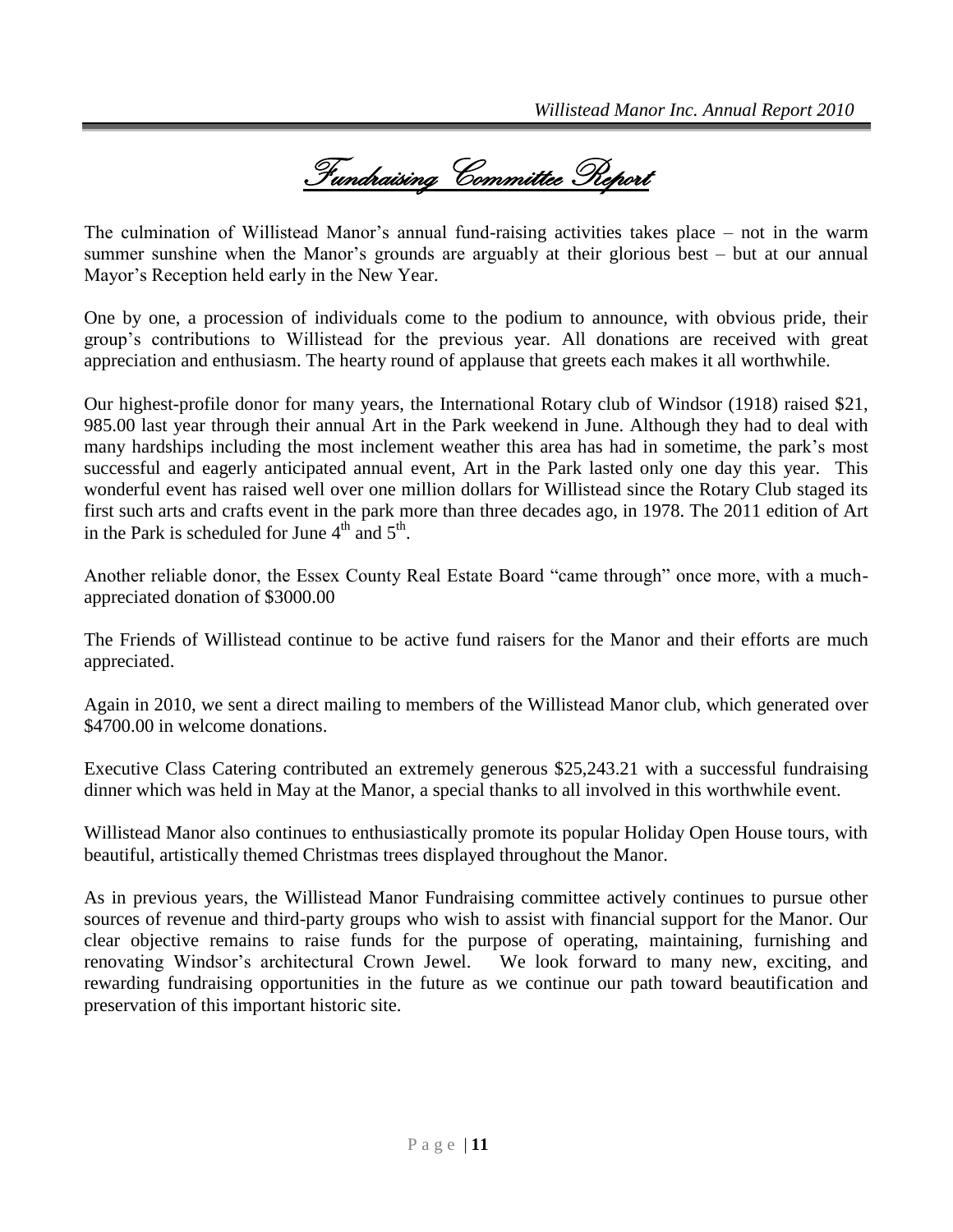### **WILLISTEAD MANOR BUILDING RENEWAL COMMITTEE**

|                   | <b>IMMEDIATE</b> | 1-5 YEARS | <b>6-10 YEARS</b> | $10 + YEARS$ |
|-------------------|------------------|-----------|-------------------|--------------|
| Manor             | \$119,047        | \$344,933 | \$268,301         | \$338,250    |
| Coach<br>House    | \$19,764         | \$60,352  | \$37,229          | \$104,237    |
| <b>Gate House</b> | \$73,817         | \$41,158  | \$20,906          | \$10,060     |
| Grounds           | \$6,605          | \$84,723  | \$6,852           | \$69,227     |
| <b>TOTALS</b>     | \$219,233        | \$531,166 | \$333,288         | \$521,774    |

#### **Renewal Dollars Required**

#### **\*\*Grand Total required in Next 10 + years = \$1,605,461.00**

On behalf of our Fundraising Committee, I want to thank you, for your outstanding year. For more information on Willistead activities please visit—www.city.windsor.ca

Respectfully Submitted,

Stephen Marshall

Stephen Marshall Chair, Willistead Manor Inc. Board of Directors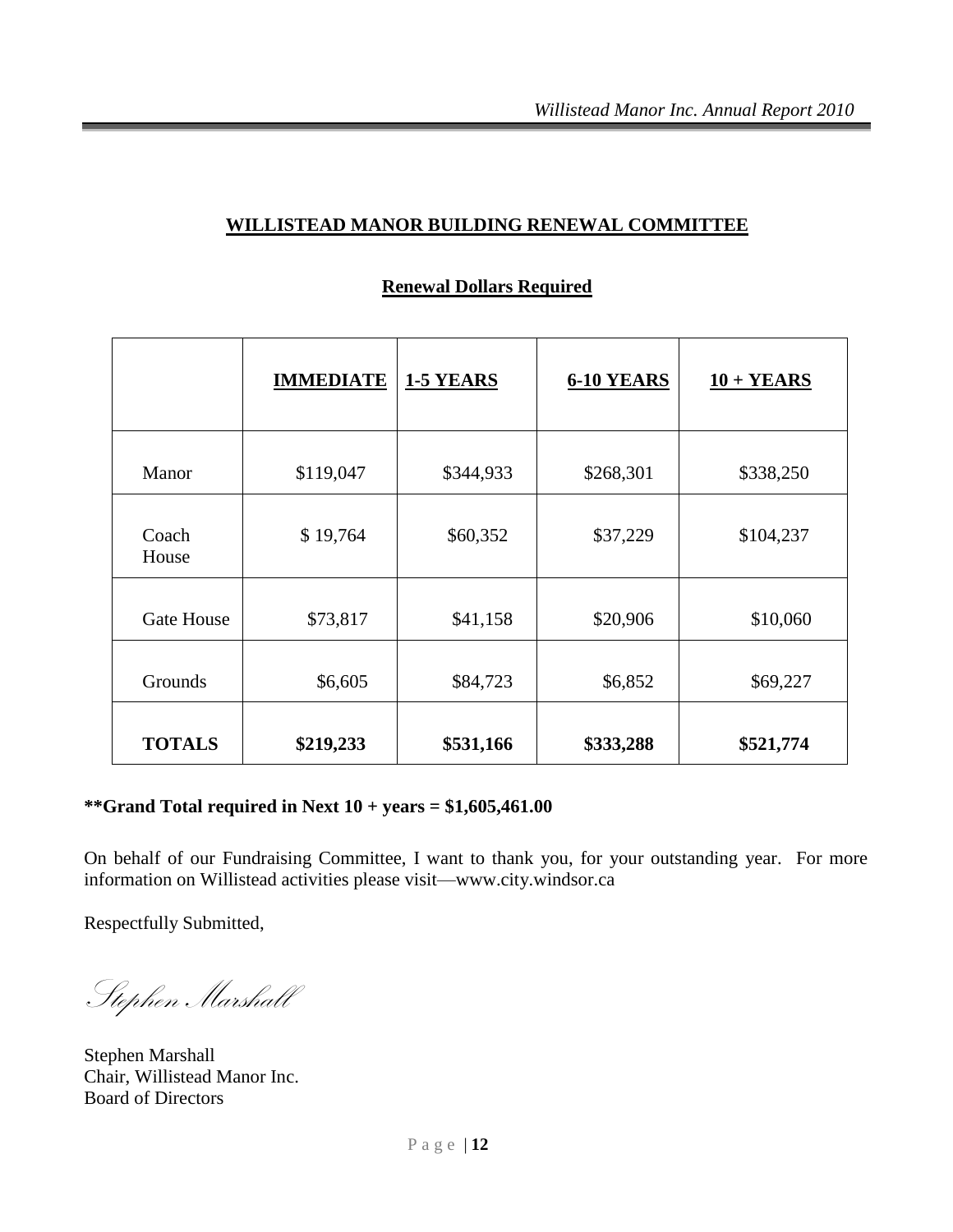<u>The Friends of Willistead</u>

An open house to recruit new members was held in September, which brought in 10 new members, bringing out total membership to 66.

A docent class was held in October and more classes are in the planning stage.

Although Art-in-the-Park was rained out on Sunday, our Saturday sales were very good. This year we are revamping our menu and presentation, with the same egg salad sandwiches just served differently.

Our Easter Egg Hunt was very successful and is being planned again for 2011.

A Mother's Day Tea is also being planned for 2011.

Our newly formed Special Events Committee will be meeting with plans for new ideas for upcoming events.

We thank the Board of Directors for all the support and encouragement they have given to us.

Respectfully submitted,

Betty Clinansmith

Betty Clinansmith

President Friends of Willistead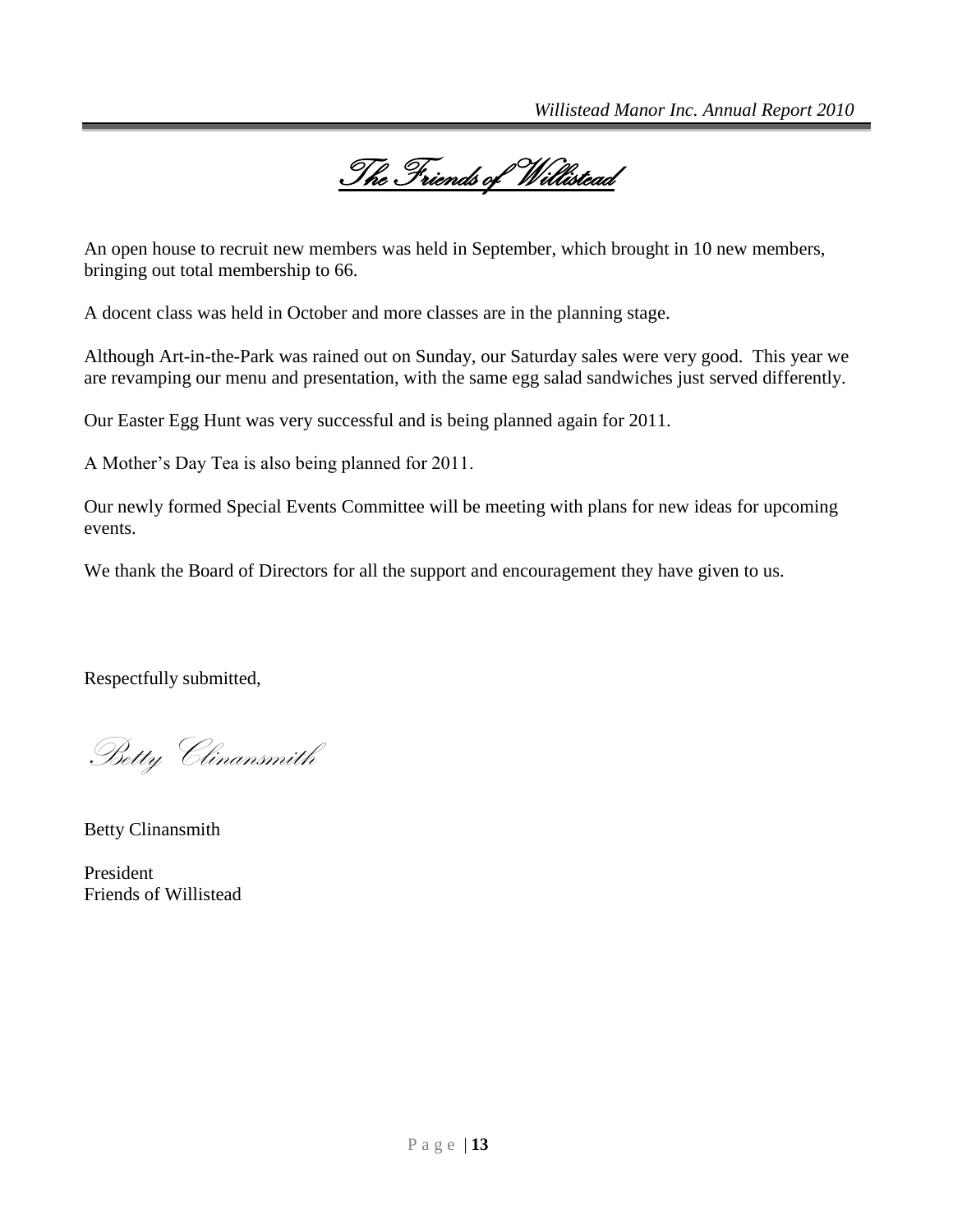*Willistead Manor Inc. Annual Report 2010*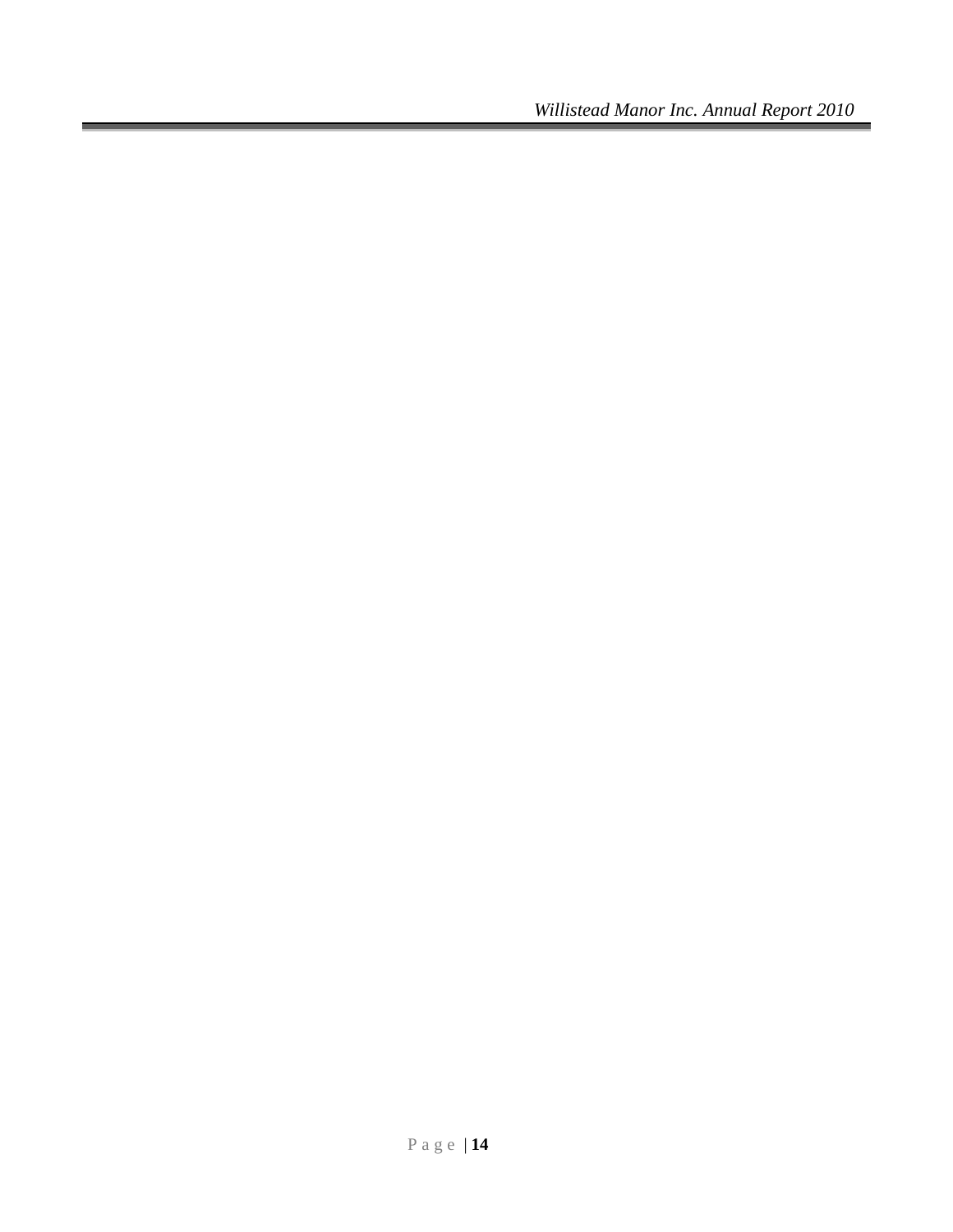# 2010 Financial Reports and Statements

Board of Directors Willistead Manor Inc.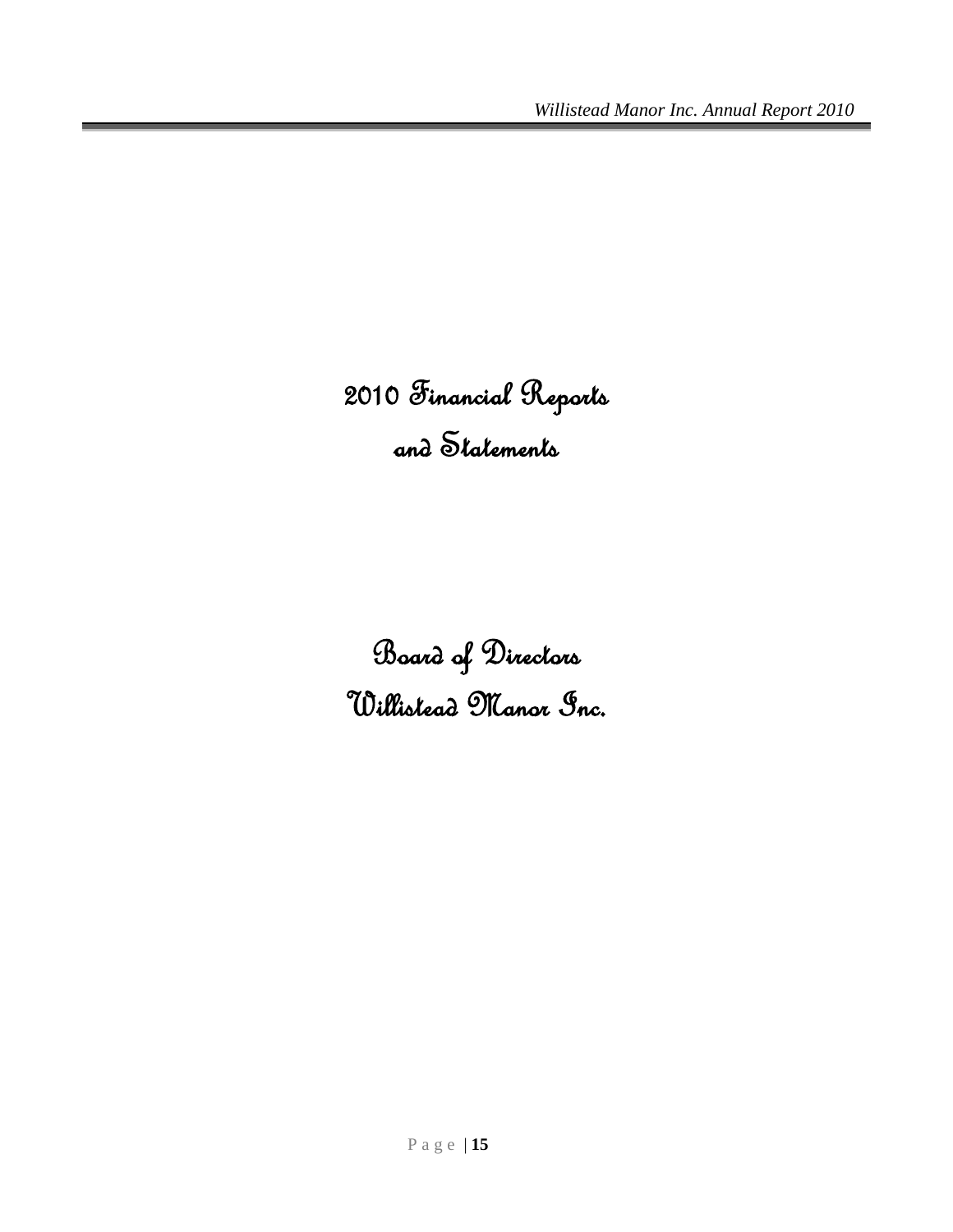### *WILLISTEAD MANOR INC. FINANCIAL REPORT FOR THE YEAR ENDING DECEMBER 31, 2010*

Manor Club

The fiscal year ending December 31, 2010 concluded with Willistead Manor Inc. continuing its "Manor Club" fund raising campaign. Operating on a budget of \$4,500.00 all of which is dedicated to the Manor Club campaign, various fund raising efforts were undertaken to promote the Willistead Manor Club this year and in the future. A positive operating fund balance from 2009 was included in the 2010 budget, which, combined with normal operating expenses, resulted in a cumulative surplus for 2010 of \$25,946.45.

Twenty-two memberships in the Manor Club were renewed, amounting to \$4,705.29. Four of the Manor Club contributions exceeded the \$100.00 annual membership established by the Board of Directors. Since its inception in 1982, contributions to the Manor Club total \$295,749.48.

As the Board is empowered under Section 6 (c) of its governing legislation

*"to pay over from time to time monies received by the Corporation to the City Treasurer and the City shall use any monies so received only for the purposes of operating, renovating and furnishing Willistead Manor".*

We will be presenting a cheque to the City Treasurer in the amount of \$4,732.07 to be applied toward the continued restoration of Willistead.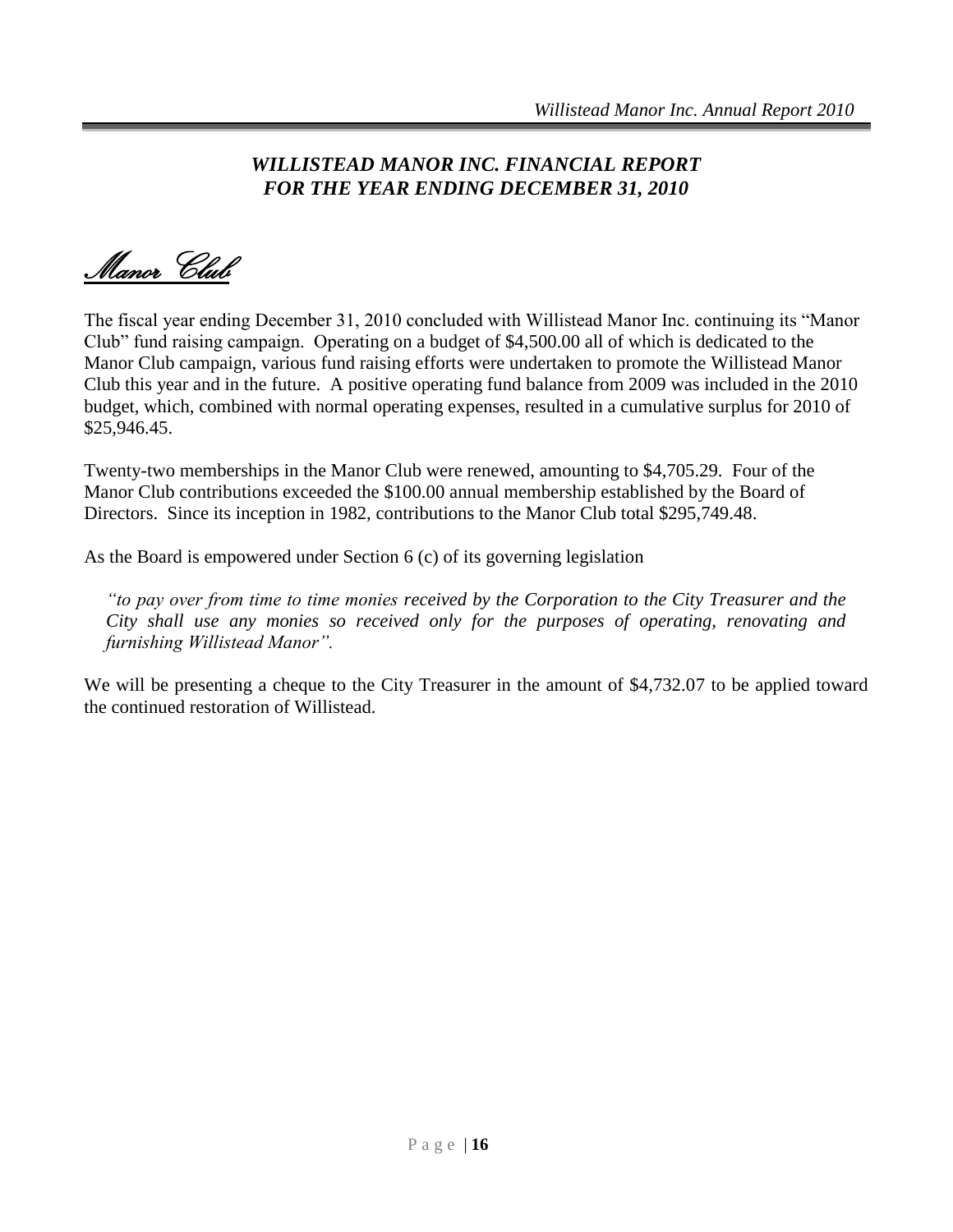### *WILLISTEAD MANOR INC. BALANCE SHEET AS AT DECEMBER 31, 2010*

| Assets:                                        | <i>2010</i> | 2009               |
|------------------------------------------------|-------------|--------------------|
| Cash in Bank                                   | \$30,678.52 | \$32,935.78        |
| Liabilities:                                   |             |                    |
| City Treasurer - Willistead Capital Rest. Fund | 4,732.07    | 7,042.98           |
| Equity                                         | 25,946.45   | 25,892.80          |
| Total Liabilities & Equity                     | \$30,678.52 | <u>\$32,935.78</u> |

*Note: Does not reflect values of fundraising inventory*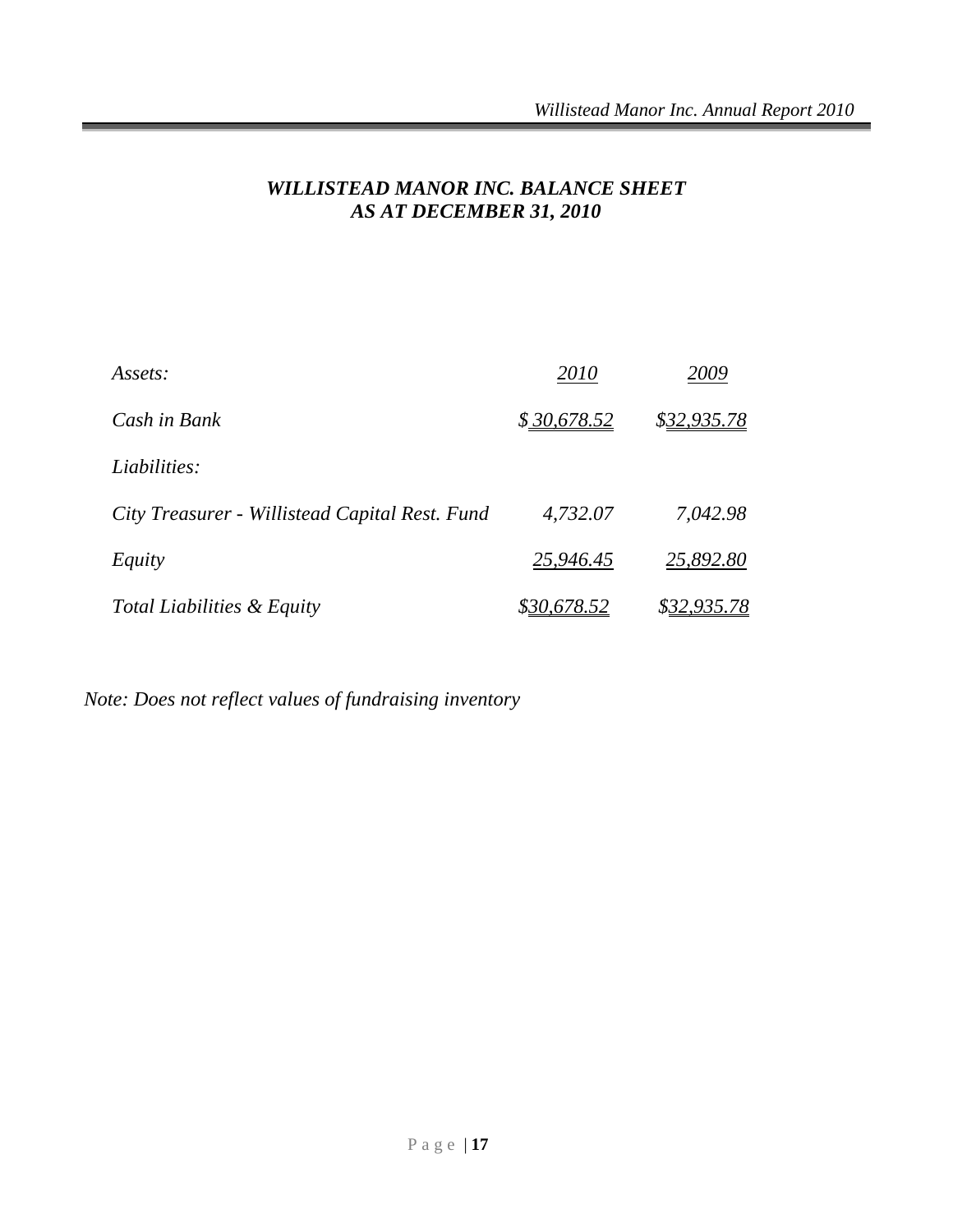## *WILLISTEAD MANOR INC. STATEMENT OF REVENUE, EXPENDITURE AND FUND BALANCE As at December 31, 2010 with comparative figures for 2009*

| Revenues:                                      | <u>2010</u>        | 2009             |  |
|------------------------------------------------|--------------------|------------------|--|
| <b>Operating Grant</b>                         | \$4,500.00         | \$4,500.00       |  |
| <b>Manor Club Memberships</b>                  | 4,705.29           | 7,000.00         |  |
| <b>Annual Fundraising Event</b>                | 25,243.21          |                  |  |
| <b>DVD</b> Sales                               |                    | 90.00            |  |
| <b>Bank Interest – Savings</b>                 | 26.78              | 42.98            |  |
| Bank Interest – Operations                     | 180.93             | 140.90           |  |
| <b>Total Revenues</b>                          | \$34,656.21        | \$11,773.88      |  |
| Expenditures:                                  |                    |                  |  |
| Current Year $-Fundraising$                    | 1,200.20           | 1,618.32         |  |
| $- Other$                                      | 3,427.08           | 2,973.18         |  |
| City Treasurer – Willistead Capital Rest. Fund | 4,732.07           | 7,042.98         |  |
| - Willistead Capital Maint. Fund               | <u>25,243.21</u>   |                  |  |
| <b>Total Expenditures</b>                      | 34,602.56          | <u>11,634.48</u> |  |
| <b>Excess of Revenues over Expenditures</b>    | 53.65              | 139.40           |  |
| Fund Balance, Beginning of Year                | 25,892.80          | 25,753.40        |  |
| Fund Balance, End of Year                      | <u>\$25,946.45</u> | \$25,892.80      |  |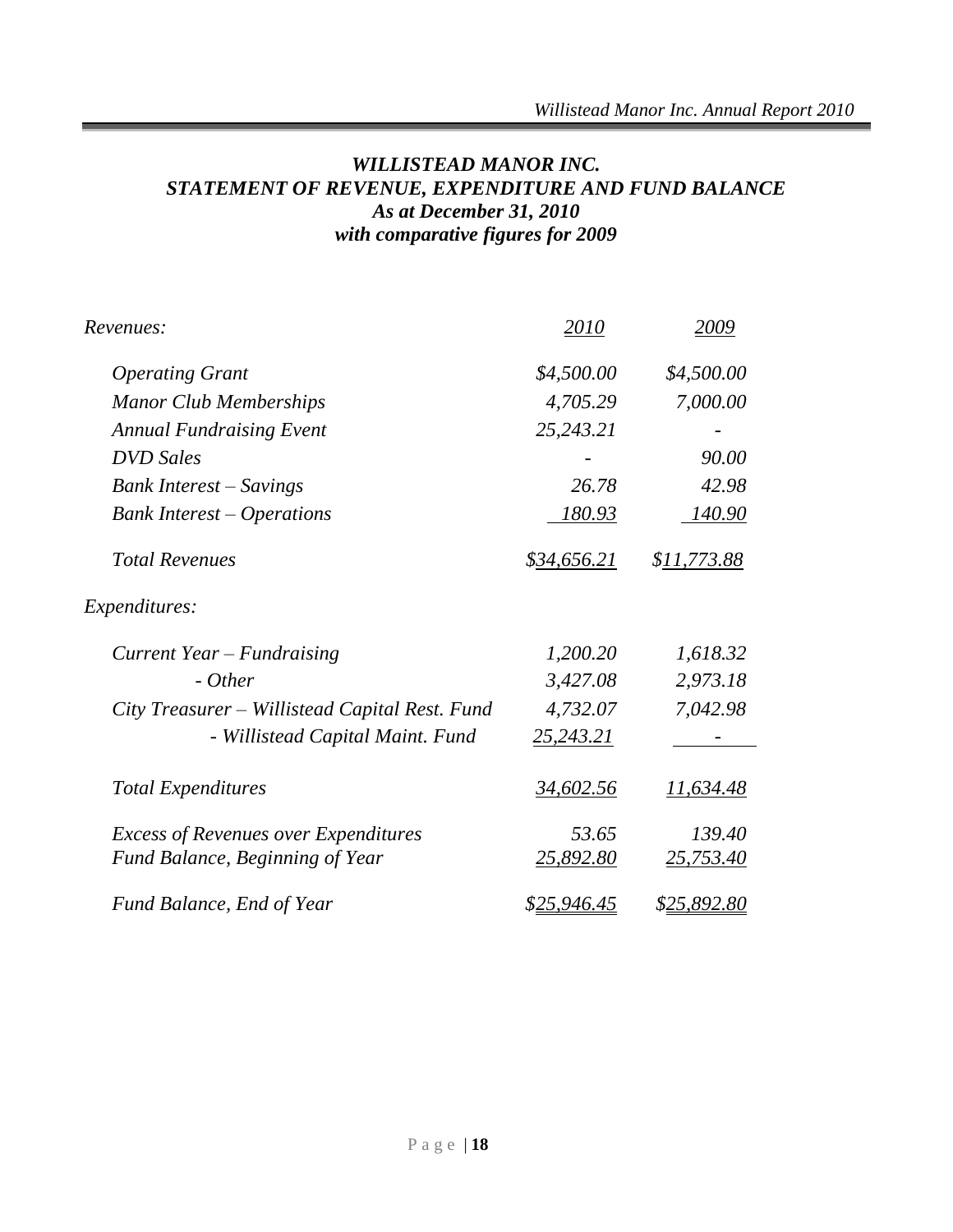# *2010 Financial Reports And Statements*



*Corporation of The City Of Windsor Willistead Manor - Furniture And Furnishings Trust Fund Willistead Manor - Capital Maintenance Reserve Fund Willistead Manor - Capital Restoration Reserve Fund*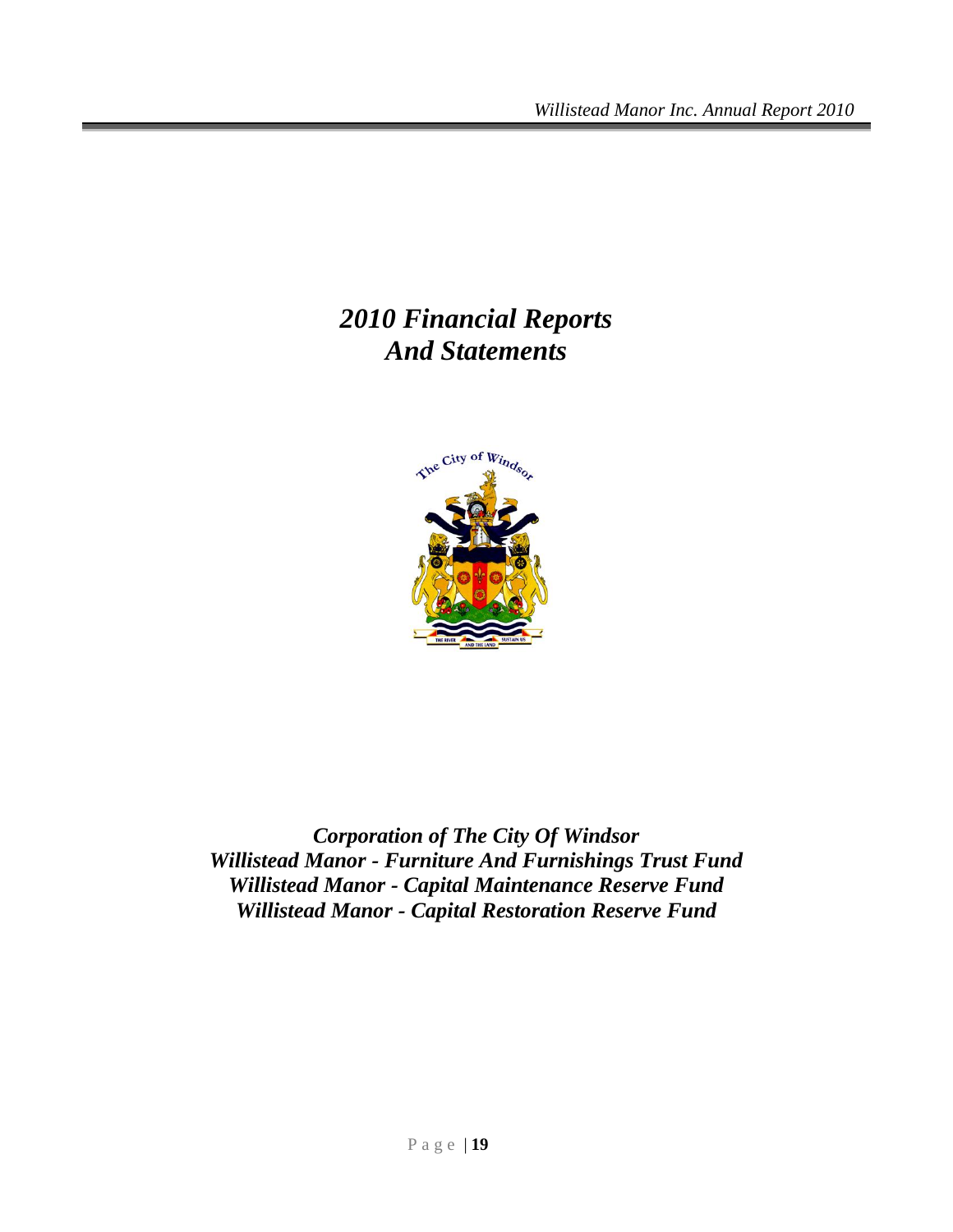

*CORPORATION OF THE CITY OF WINDSOR WILLISTEAD MANOR FINANCIAL REPORT For the year ending December 31, 2010*

Art-in-the-Park

Art-in-the-Park, co-sponsored by the City of Windsor and the Rotary Club of Windsor (1918), contributed \$21,984.00 to the Willistead Restoration Fund for 2010. This joint effort, which commenced in 1978, has generated \$1,046,648.88 towards Willistead Restoration projects.

Willistead Classic Car Show

The Willistead Classic Car Show event was not held in 2010. This show, which began in 1987, has generated a total of \$209,152.71 toward Willistead restoration projects. An amount of \$200.00 relating to prior years' events was remitted in 2010.

Friends of Willistead

The Friends of Willistead have generated 'contributions' totaling \$86,866.00 since their inception in 1982. They have also volunteered countless hours of labour, particularly decorating for Christmas and assisting in furnishings acquisitions.

Furniture and Furnishings

Furniture and furnishings valued at approximately \$376,550 have been donated to Willistead over the years by many generous members of the community.

Willistead Capital Restoration

All of the details listed above indicate another successful year for Willistead and the various activities committed to raising funds for the continued restoration of Willistead. The Willistead Capital Restoration Fund has a balance of \$53,532.18 for the year ending December 31, 2010.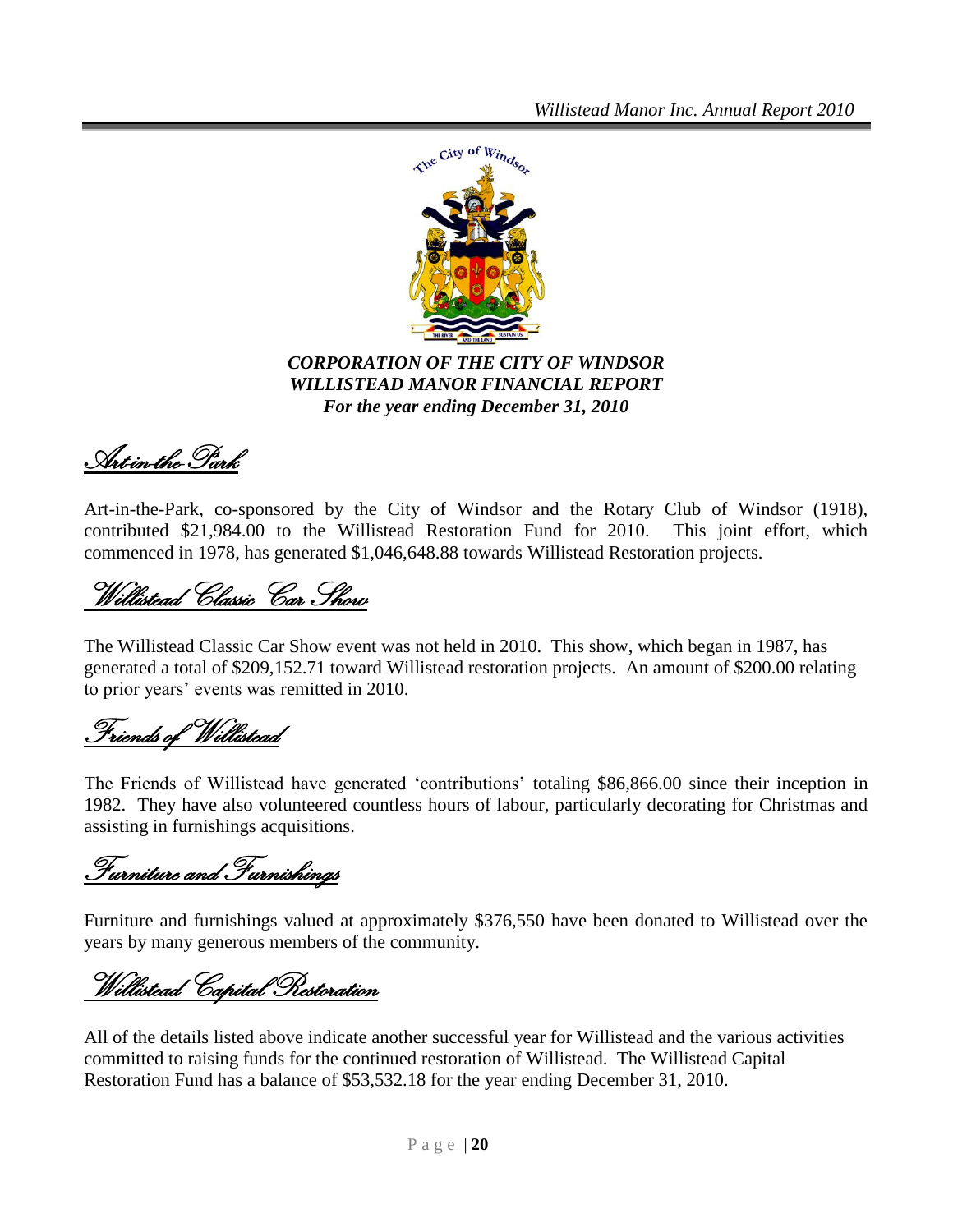Willistead Capital Maintenance

Since it was established in 2005, the Willistead Capital Maintenance Reserve Fund has funded capital maintenance expenditures totalling \$120,000.

Conclusion

Combined with the 2010 contribution from Willistead Manor Inc. and the Art-in-the-Park donation, along with the projected 2011 expenditures from the Willistead Capital Restoration Reserve Fund, it is estimated that the fund will have a balance of approximately \$58,764 at December 31, 2011 to be used towards future restoration at Willistead.

The various fund raising activities and volunteer contributions continue to reflect the success enjoyed by Willistead.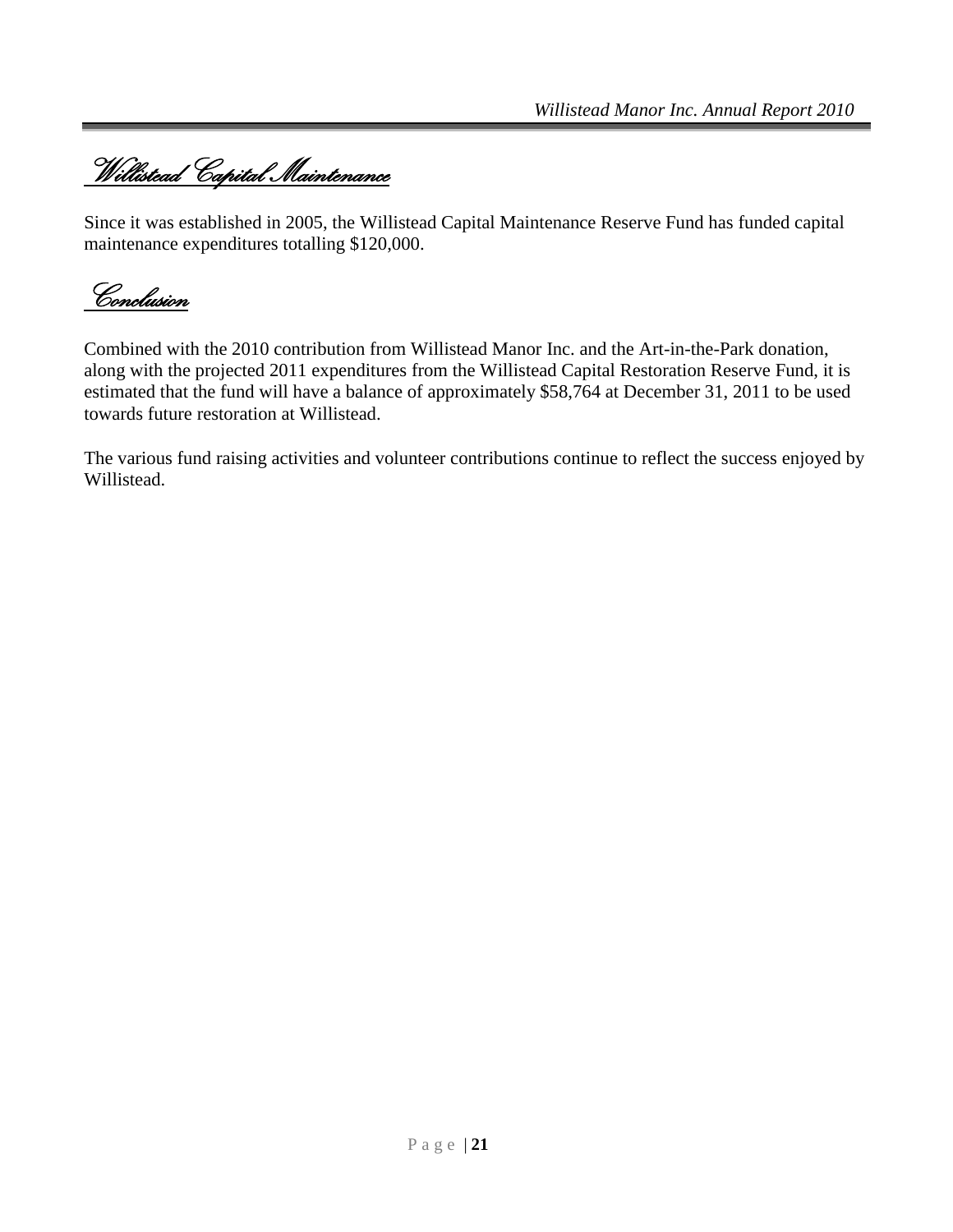

# *CORPORATION OF THE CITY OF WINDSOR WILLISTEAD FURNISHINGS - TRUST FUND STATEMENT OF REVENUE, EXPENDITURE AND FUND BALANCE As at December 31, 2010 with comparative figures for 2009*

| Revenues:                              | 2010        | 2009        |
|----------------------------------------|-------------|-------------|
| <b>Friends of Willistead</b>           | \$          | \$4,500.00  |
| Questers                               | 500.00      |             |
| Interest Income                        | 133.06      | 106.58      |
| <b>Total Revenue</b>                   | 633.06      | 4,606.58    |
| <i>Expenditures:</i>                   |             |             |
| <b>Furnishings and Upgrades</b>        | 3,384.48    | 7,578.64    |
| <i>Excess (Deficiency) of Revenues</i> |             |             |
| over Expenditures                      | (2,751.42)  | (2,972.06)  |
| Fund Balance, Beginning of Year        | 24,855.05   | 27,827.11   |
| Fund Balance, End of Year              | \$22,103.63 | \$24,855.05 |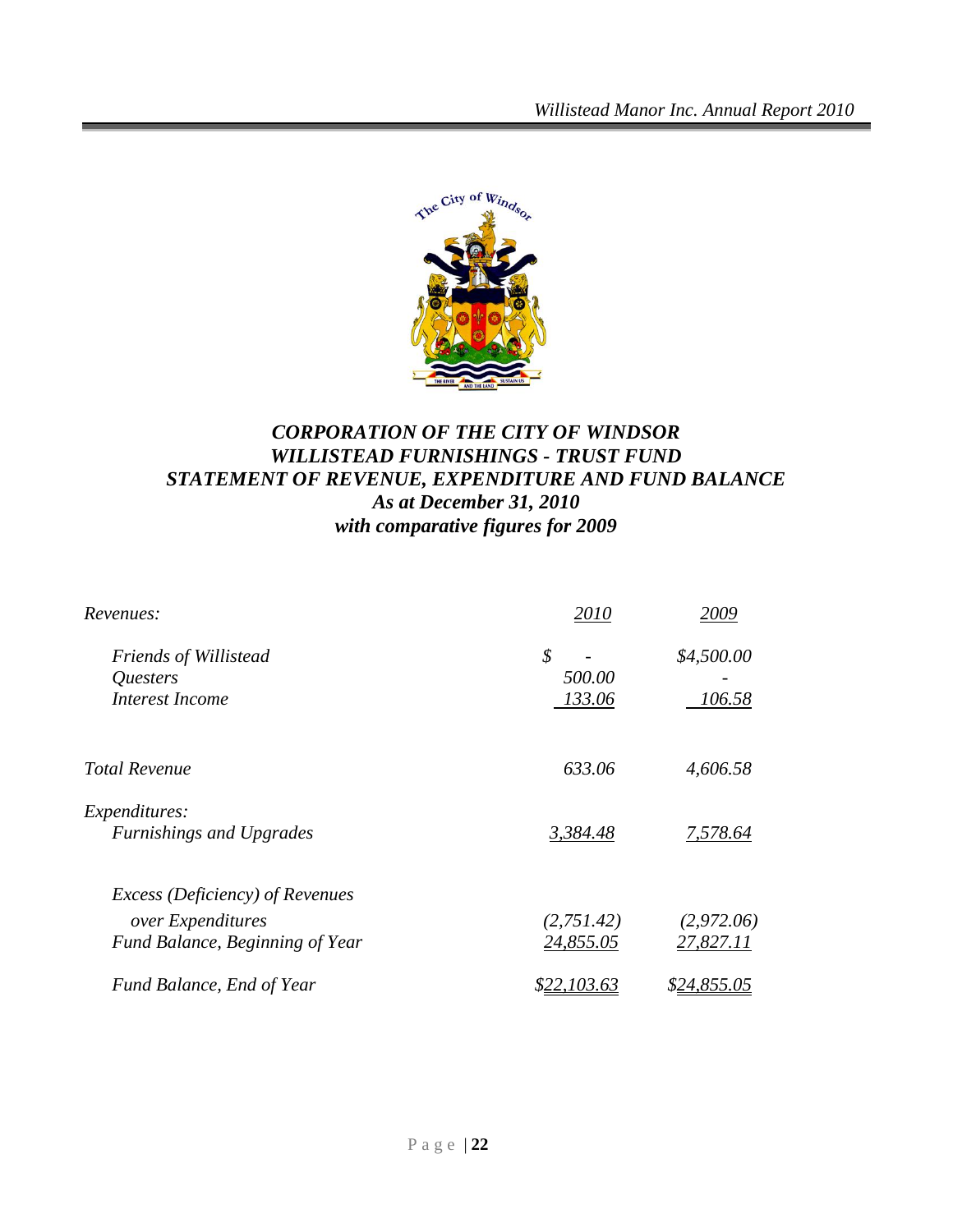

#### *CORPORATION OF THE CITY OF WINDSOR WILLISTEAD MANOR - CAPITAL MAINTENANCE RESERVE FUND STATEMENT OF REVENUE, EXPENDITURE AND FUND BALANCE As at December 31, 2010 with comparative figures for 2009*

| Revenues:                              | 2010          | 2009           |
|----------------------------------------|---------------|----------------|
| Catering Fundraising Event             | \$25,243.21   | \$             |
| <i>Expenditures:</i>                   |               |                |
| <b>Bank Interest Expense</b>           | 183.57        | 126.15         |
| Capital Projects Approved              | 20,000.00     |                |
| <b>Total Expenditures</b>              | 20,183.57     | 126.15         |
| <i>Excess (Deficiency) of Revenues</i> |               |                |
| over Expenditures                      | 5,059.64      | (126.15)       |
| Fund Balance, Beginning of Year        | (10, 951.19)  | 10,825.04      |
| Fund Balance, End of Year              | \$ (5,891.55) | \$(10, 951.19) |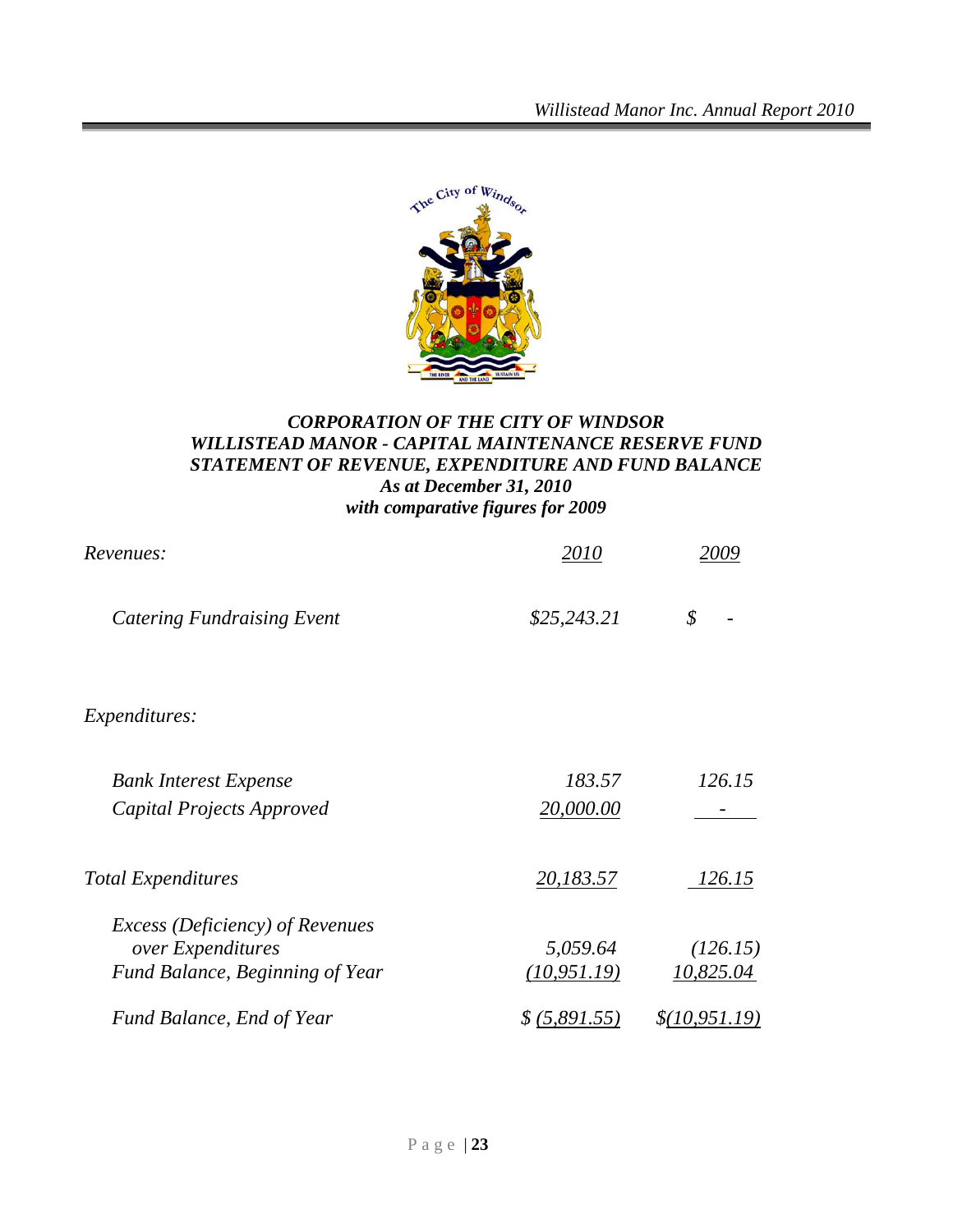

#### *CORPORATION OF THE CITY OF WINDSOR WILLISTEAD MANOR - CAPITAL RESTORATION RESERVE FUND STATEMENT OF REVENUE, EXPENDITURES AND FUND BALANCE As at December 31, 2010 with comparative figures for 2009*

| Revenues:                              | 2010                      | 2009        |
|----------------------------------------|---------------------------|-------------|
| Willistead Manor Inc.                  | 7,042.98<br>$\mathcal{S}$ | \$5,957.64  |
| Art-in-the-Park                        | 21,984.00                 | 20,986.00   |
| Willistead Classic Car Show            | 200.00                    |             |
| Donations                              |                           | 50.00       |
| Interest Income                        | 588.70                    | 602.00      |
| <b>Total Revenues</b>                  | 29,815.68                 | 27,595.64   |
| <i>Expenditures:</i>                   |                           |             |
| Capital Projects Approved              | 50,000.00                 |             |
| <b>Total Expenditures</b>              | 50,000.00                 |             |
| <i>Excess (Deficiency) of Revenues</i> |                           |             |
| over Expenditures                      | (20, 184.32)              | 27,595.64   |
| Fund Balance, Beginning of Year        | 73,716.50                 | 46,120.86   |
| Fund Balance, End of Year              | \$53,532.18               | \$73,716.50 |